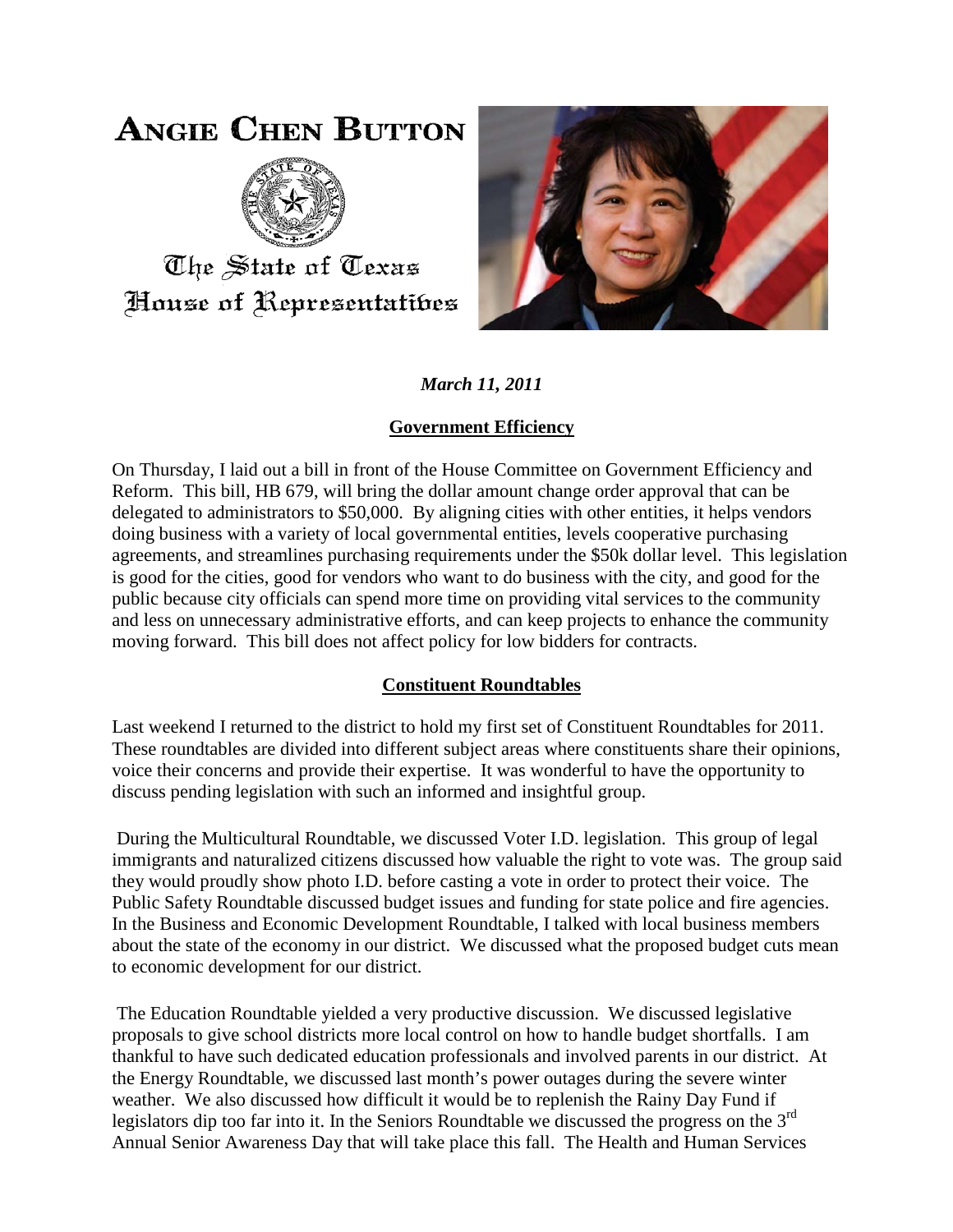Roundtable discussed proposed legislation as well as potential effects budget cuts will have. Finally, in the Neighborhoods Roundtable we discussed legislation that would impact homeowners' associations, specifically the transfer of fees during foreclosure and the use of solar panels on homes.

I enjoyed meeting with constituents and hearing their views on the important issues of this session. If you would like to participate in these roundtables or if you have a specific concern or issue you would like us to work on, please let me know.

#### **The Budget**

In Appropriations this week, we continued our work in full committee and subcommittee going through the details of the budget. Additionally, this week we heard HB 4 and HB 275. These two pieces of legislation attempt to address our current \$4.3 billion deficit.

To address the deficit in the current budget, HB 4 takes a different approach than a typical supplemental bill. Supplemental bills are normally filed to address critical spending needs that arise during the interim and were not included in the current budget. HB 4 is different because in addition to paying for spending demands it also contains more than \$1.3 billion in spending cuts. Keep in mind, however, the \$1.3 billion is not a net number. It is offset by approximately \$700 million in current supplemental needs. The largest portion of which is \$600 million in direct payments to school districts.

HB 275 authorizes the use of \$4.3 billion from the economic stabilization fund (Rainy Day Fund) for the purpose of using that amount to make expenditures previously authorized for the state fiscal biennium ending August 31, 2011. In this bill, money from the Rainy Day Fund would not be used to balance the budget for the next biennium. That would still have to be achieved by cuts to spending. If passed, this bill allows the Rainy Day Fund to be used to plug the current hole in our budget. I would love to hear your thoughts on this proposed use of the Rainy Day Fund.

#### **State Sovereignty**

I attended a press conference this week in support of legislation that endorses the 10th Amendment and state sovereignty. The federal government has increasingly encroached on states' rights with mandates that Texans have not approved or endorsed. I am excited about passing this resolution and sending a clear message to Washington D.C. - **Don't Mess With Texas!**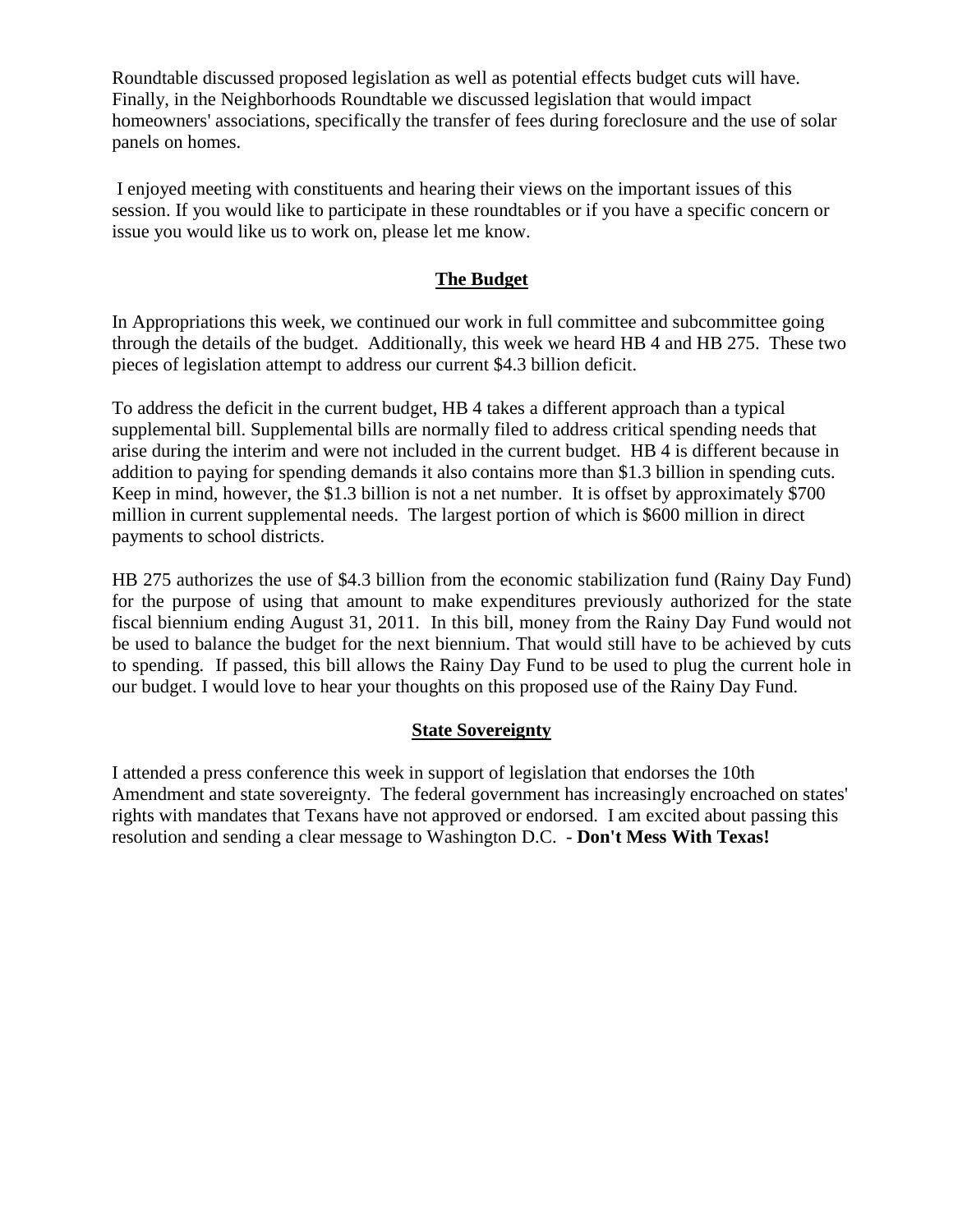

### **Friendly Faces from Home**



**The Peteckis of Richardson stopped by in support of the Special Olympics. Here I am with Julia, Tekla and Les Peticki. Tekla will be competing this upcoming June in Greece.**